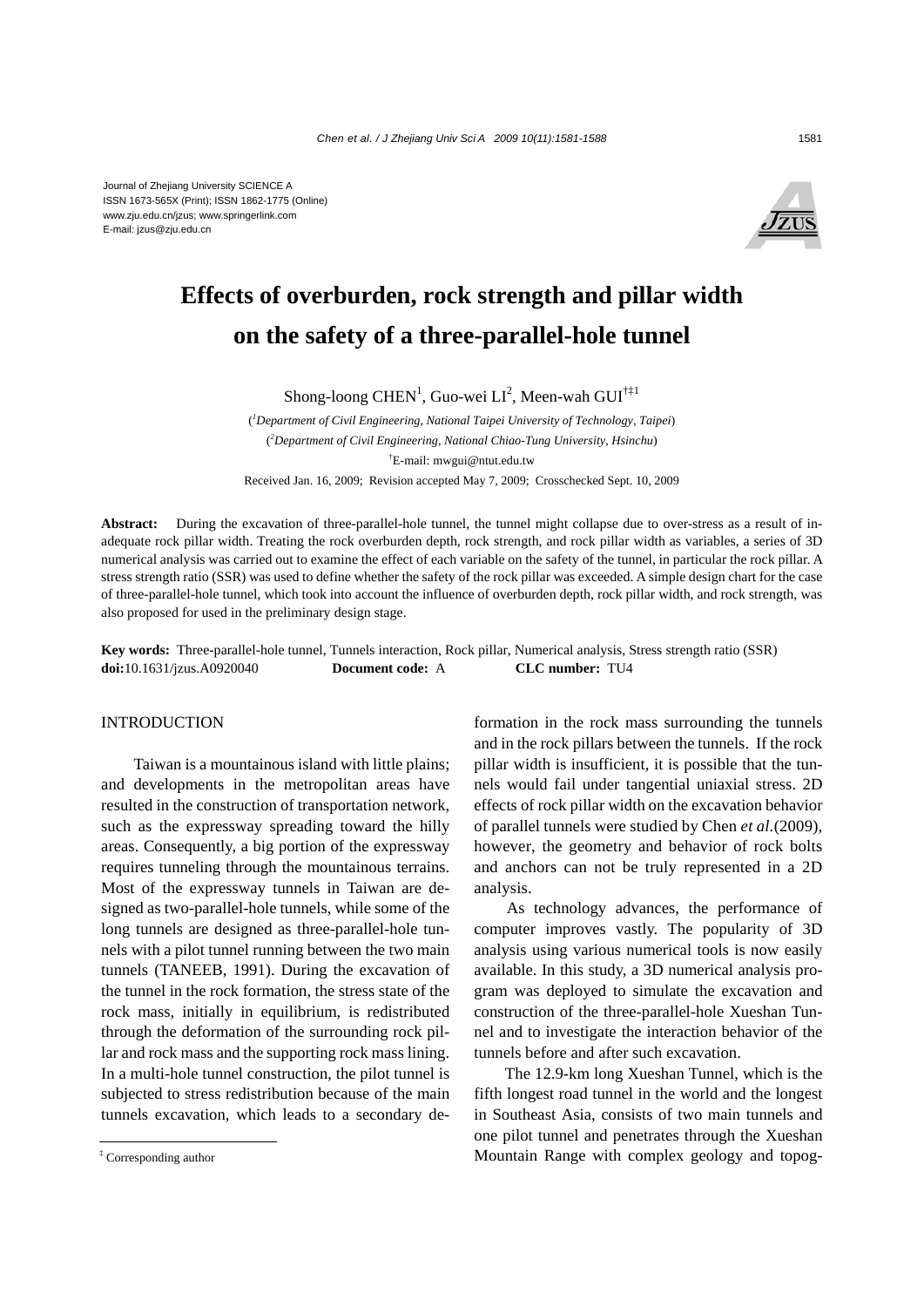raphy. There were six major faults along the tunnel alignment together with numerous fractures and the rock masses of the mountain were classified from class II to class VI. At its deepest point the tunnel measures 750 m below the surface and the three frequently encountered overburden depths along the tunnel alignment were 100, 250, and 625 m. Reader may refer to Chen *et al.*(2009) for more details on the background of the Xueshan Tunnel.

As a result, a total of 36 numbers of 3D analyses are conducted. The effects of rock overburden depths (100, 250 and 625 m), rock strength based on rock mass classification (classes II, IV and VI) and rock pillar widths (0.5*B*, 1*B*, 2*B* and 4*B*, where *B* is the sum of the radius of the pilot and the main tunnels) on the safety of rock pillar during and after tunnel excavation are discussed.

## NUMERICAL MODELING

#### **Finite element mesh**

The mesh created was generally similar to the mesh as shown in Fig.1, with the exemption of the upper block. Fig.1a is specifically meant for the case with an overburden depth of 625 m, where the mesh was divided into upper and lower portions. The upper block was used to reduce the number of mesh elements, and hence, the calculation time. This was



**Fig.1 (a) Mesh for the 625 m overburden tunnel model; (b) density of grid around the three tunnels** 

done by simply assigning a much heavier unit weight to it so that the tunnels would have an overburden stress that is equivalent to an overburden of 625 m. The parameters of the upper block were essentially similar to those shown in Table 1, except that its dry and wet unit weights were 885.5 and 962.5  $kN/m<sup>3</sup>$ , respectively. The dimension of the bottom block mesh was 400 m wide, 290 m high and 21.6 m thick. The centers of the pilot and two main tunnels were located at  $(0, -5, 0)$ ,  $(-13, 0, 0)$  and  $(13, 0, 0)$ , respectively. The pilot tunnel used was a four-arc horseshoe shape tunnel with a radius of approximately 2.5 m, whereas the main tunnel was a three-arc horseshoe shape tunnel with a radius of approximately 6 m.

As for the boundary conditions, horizontal displacement was prevented at the four vertical planes of the model while both the vertical and horizontal displacements were prevented at the base of the model. The top boundary was a free boundary.

**Table 1 Parameters for classes II, IV and VI rock mass (TANEEB, 1991)** 

| Parameter                               | Rock mass type    |       |          |  |
|-----------------------------------------|-------------------|-------|----------|--|
|                                         | П                 | IV    | VI       |  |
| Dry density $(kN/m^3)$                  | 23                | 23    | 23       |  |
| Wet density $(kN/m^3)$                  | 25                | 25    | 25       |  |
| Young's modulus (kPa)                   | 3.0 <sub>E6</sub> | 1.2E6 | 5.0E5    |  |
| Poisson's ratio                         | 0.25              | 0.25  | 0.30     |  |
| Cohesion (kPa)                          | 1000              | 300   | 100      |  |
| Friction angle $(°)$                    | 35                | 30    | 25       |  |
| Dilation angle $(°)$                    | 0                 | 0     | $\theta$ |  |
| Tension cut off (kPa)                   | 200               | 60    | 20       |  |
| Stress release rate of rock<br>mass (%) | 85                | 75    | 65       |  |

#### **Materials parameter**

The rock mass materials were assumed to be homogeneous and isotropic and their hardness can be identifiable using the geological strength index (Hoek and Brown, 1997). The parameters for rock mass classes II, IV and VI used in the following analysis are shown in Table 1. The value of the stress release rate of rock mass in Table 1 was taken to be less than 1.0 (Brinkgreve and Vermer, 1998).

In addition, the formula representing the relationship between the isotropic coefficient of lateral earth pressure  $k_0$  and overburden depth was obtained from Kuang and Wang (1993) who performed inverse analysis on the data of 180 tunnels throughout the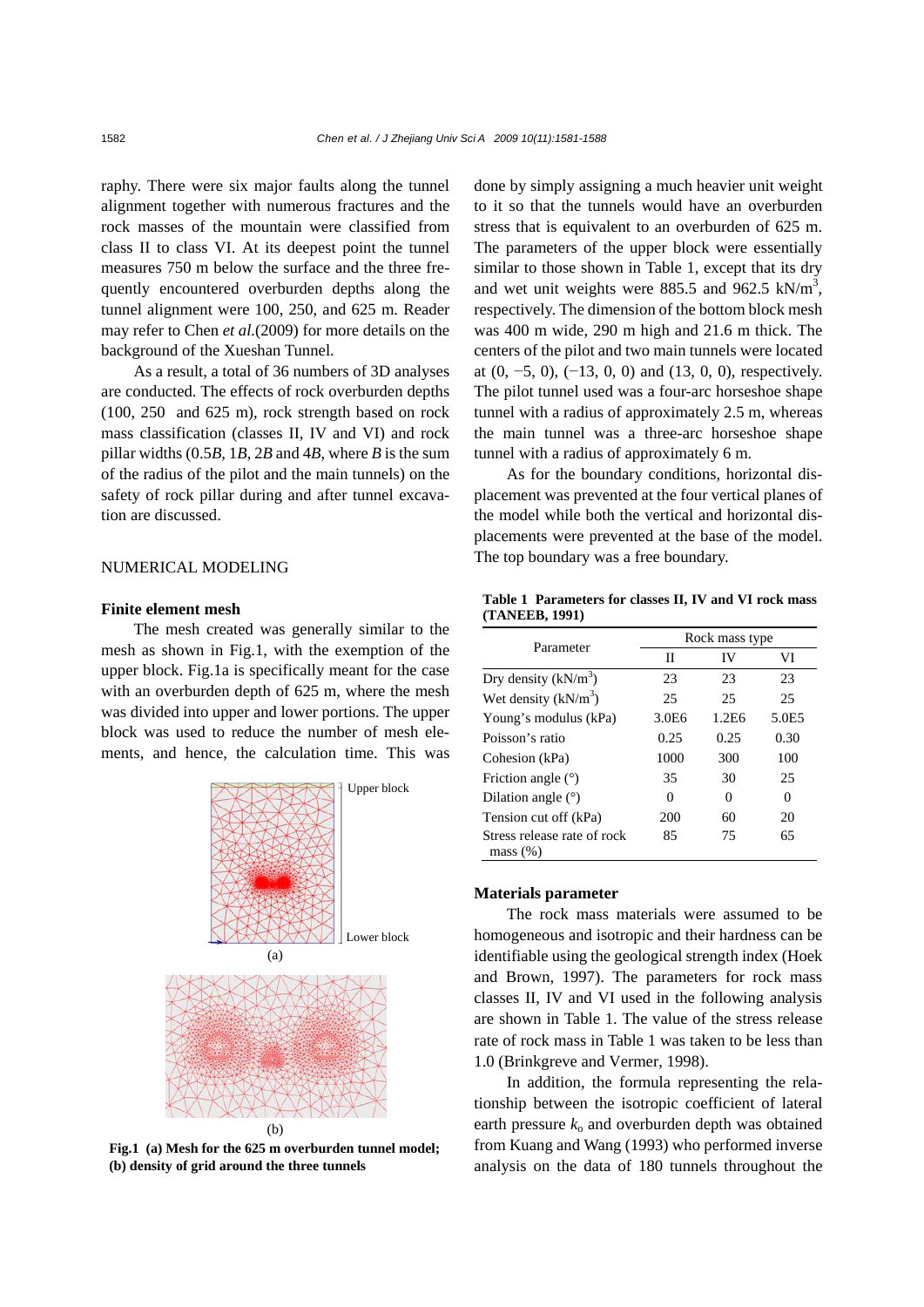eastern and central parts of Taiwan. Their isotropic coefficient of lateral earth pressure is

$$
k_o = 2.0H^{-0.0986},\tag{1}
$$

where  $H$  is the overburden depth.

As the topography and geological conditions were complicated and difficult to assess, groundwater table was excluded in the current analysis. In addition, the effect of rock mass creeping was not considered as this parameter was not available. The constitutive model used to represent the rock mass was elasticperfectly plastic with Mohr-Coulomb failure criterion. Non-associated flow rule was employed with a built-in dilation angle, which means that there was no plastic volumetric expansion behavior after the material failed under constant shear stress.

The support systems adopted in this study were rock anchor and shotcrete. The parameters for the rock anchor and shotcrete adopted for both the pilot and main tunnels in the rock mass classes II, IV and VI are given in Tables 2 and 3, respectively. The rock anchor is made from reinforcement bar of 25 mm in diameter with a Young's modulus of 250 GPa. The shotcrete has compression strength of 21 MPa, and its Young's modulus was determined from  $15000 \sqrt{f_c} = 21.74$  GPa, where  $f_c$  is the compression strength of the shotcrete. The analysis did not consider the primary support sets of the steel ribs and rock bolts.

Plate elements were used to represent the tunnel lining while anchor elements (node-to-node members) were used to represent the rock anchors, hence only axial forces were modeled in the anchors, and no bending moment or friction force was obtained. The reason why such anchor element was still employed was that the pre-tension force could be applied to such element.

#### **Modeling procedures**

Although the final results for comparison in this study were taken when all the three tunnels are holed through, in which a 2D plane strain analysis is also acceptable, the geometry and behavior of rock bolts and anchors cannot be truly represented in such a 2D analysis. As a result this study used the commercial program PLAXIS 3D-Tunnel (Brinkgreve *et al.*, 2005) for the following parametric study.

**Table 2 Parameters for rock anchors (for all pillar widths)** 

|                 | Parameter                                                | Rock mass type |       |       |
|-----------------|----------------------------------------------------------|----------------|-------|-------|
|                 |                                                          | Н              | IV    | VI    |
|                 | Crowning rock                                            | N/A            | 5     | 5     |
| Main<br>tunnel  | anchor length (m)<br>Side wall rock<br>anchor length (m) | N/A            | 9     | 9     |
|                 | Young's modulus (kPa)                                    | N/A            | 2.5E8 | 2.5E8 |
|                 | Normal stiffness (kN)                                    | N/A            | 1.2E5 | 1.2E5 |
|                 | Pre-tension (kN)                                         | N/A            | 98.1  | 98.1  |
| Pilot<br>tunnel | Rock anchor length (m)                                   | N/A            | 3     | 3     |
|                 | Young's modulus (kPa)                                    | N/A            | 2.5E8 | 2.5E8 |
|                 | Normal stiffness (kN)                                    | N/A            | 1.2E5 | 1.2E5 |
|                 | Pre-tension (kN)                                         | N/A            | 98.1  | 98.1  |

N/A: not applicable

**Table 3 Parameters for shotcrete** 

|                 | Parameter                                    | Rock mass type    |        |        |
|-----------------|----------------------------------------------|-------------------|--------|--------|
|                 |                                              | П                 | IV     | VI     |
|                 | Shotcrete thickness (m)                      | 0.15              | 0.20   | 0.25   |
| Main<br>tunnel  | Young's modulus (kPa)                        | 2.1E7             | 2.1E7  | 2.1E7  |
|                 | Normal stiffness $(kN/m)$                    | 3.15E6            | 4.2E6  | 5.25E6 |
|                 | Flexible stiffness<br>(kN·m <sup>2</sup> /m) | 5906              | 14000  | 27344  |
|                 | Unit weight $(kN·m/m)$                       | 3.6               | 4.8    | 6.0    |
|                 | Poisson's ratio                              | 0.17              | 0.17   | 0.17   |
| Pilot<br>tunnel | Shotcrete thickness (m)                      | 0.10              | 0.15   | 0.20   |
|                 | Young's modulus (kPa)                        | 2.1E7             | 2.1E7  | 2.1E7  |
|                 | Normal stiffness $(kN/m)$                    | 2.1E <sub>6</sub> | 3.15E6 | 4.2E6  |
|                 | Flexible stiffness<br>(kN·m <sup>2</sup> /m) | 1750              | 5906   | 14000  |
|                 | Unit weight (kN·m/m)                         | 2.4               | 3.6    | 4.8    |
|                 | Poisson's ratio                              | 0.17              | 0.17   | 0.17   |

Tunnel excavation commenced immediately after the model achieved its initial stress state. The excavation sequence is denoted in Fig.2. The pilot tunnel was excavated in 2 stages: the upper and lower halves of the cross section; and the left and the right main tunnels were excavated in 3 stages: crown, bench, and invert (Fig.2a). For the main tunnel excavation in classes II, IV and VI rock masses there were 2 steps in every bench: the first was the tunnel excavation and the second was the lining and rock anchors installation (Figs.2b and 2c). Table 1 shows the stress release rates used in the analysis. The second step followed as soon as the forces and displacements reached equilibrium.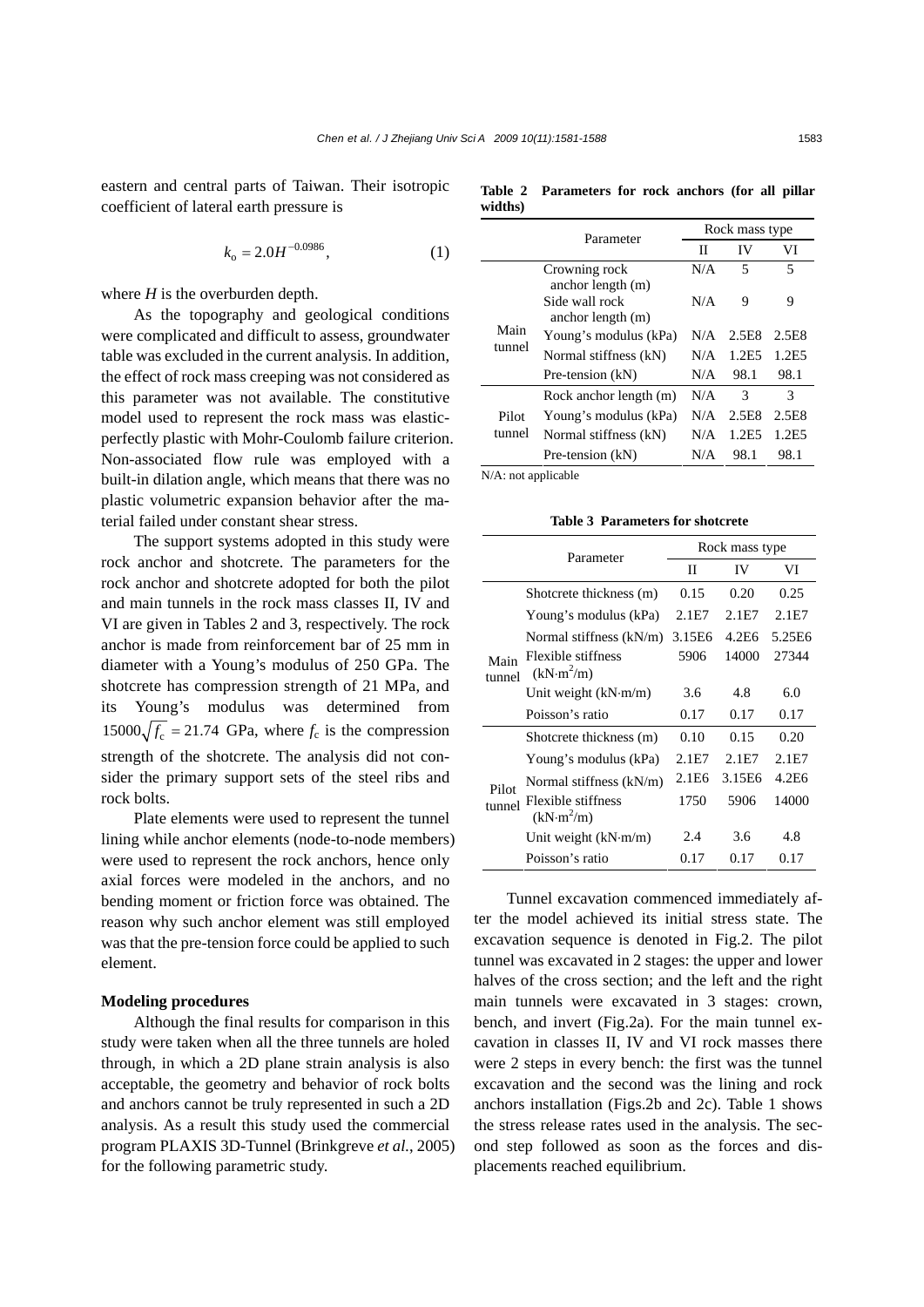

**Fig.2 Bench excavation of main tunnel in (a) class II, (b) class IV and (c) class VI rock masses** 

The advancing step (distance) for the 3D analysis was 1.6 m in class II rock mass, 1.2 m in class IV rock mass and 0.8 m in class VI rock mass. In addition, for every step advanced, the previous step was strutted. Because class II rock mass has higher strength than classes IV and VI rock masses, thus only shotcrete was used in its support system (Fig.2a). As class IV rock mass has a lower strength than class II rock mass, both the shotcrete and rock anchors were used for its support system (Fig.2b). Since class VI rock mass was the weakest among the three rock masses, shotcrete, rock anchors, and temporary crowning were provided in the excavation of the upper cross section of the pilot and main tunnels (Fig.2c). In addition, a 10 m temporary crowning was provided during the bench excavation of the main tunnel.

# RESULTS AND DISCUSSION

The results of the three-parallel-hole tunnel analysis, obtained from a series of Plaxis 3D-Tunnel version 2.0 modeling, are presented and discussed.

Stress strength ratio (SSR), which represents the ratio of the maximum in situ deviatoric stress in a rock pillar and the actual material strength at the same point at each step of the tunnel excavation, was used to define the stress state of the rock pillar. The SSR ratio was employed by a few researchers studying tunnel-related problems (e.g., Hakala and Tolppanen, 2003; Shrestha, 2005). The maximum in situ deviatoric stress *J* can be calculated from

$$
J = \left[\frac{1}{6}\left\{(\sigma'_1 - \sigma'_2)^2 + (\sigma'_2 - \sigma'_3)^2 + (\sigma'_3 - \sigma'_1)^2\right\}\right]^{0.5}, (2)
$$

where  $\sigma'_1$ ,  $\sigma'_2$  and  $\sigma'_3$  are the effective major, intermediate, and minor principal stresses, respectively. The actual material strength can be calculated from

$$
\left(\frac{c'}{\tan\phi'} + p'\right)g(\theta),\tag{2}
$$

where  $\phi'$  is the angle of shearing resistance,  $c'$  is the cohesion intercept, and *p*′ is the mean effective stress taken as

$$
p' = \frac{1}{3}(\sigma_1' + \sigma_2' + \sigma_3'),
$$
 (3)

and  $g(\theta)$  is effect of Lode angle, which is expressed as (Georgiadis *et al*., 2004)

$$
g(\theta) = \frac{\sin \phi'}{\cos \theta + (\sin \theta \sin \phi') / \sqrt{3}},
$$
 (4)

hence,

$$
SSR = \frac{J}{\left(\frac{c'}{\tan \phi'} + p'\right)g(\theta)}.
$$
 (5)

The initial major principal stress  $\sigma_1'$  can be calculated by multiplying the overburden depth with the material dry density (Table 1). The initial minor principal stress, which is the initial intermediate principal stress, is taken as  $\sigma_2' = \sigma_3' = k_0 \sigma_1'$ , where  $k_0$  is calculated from Eq.(1). Hence, the initial *p*′ for overburden depth of 100, 250, and 625 m is 2714, 6365, and 14951 kPa,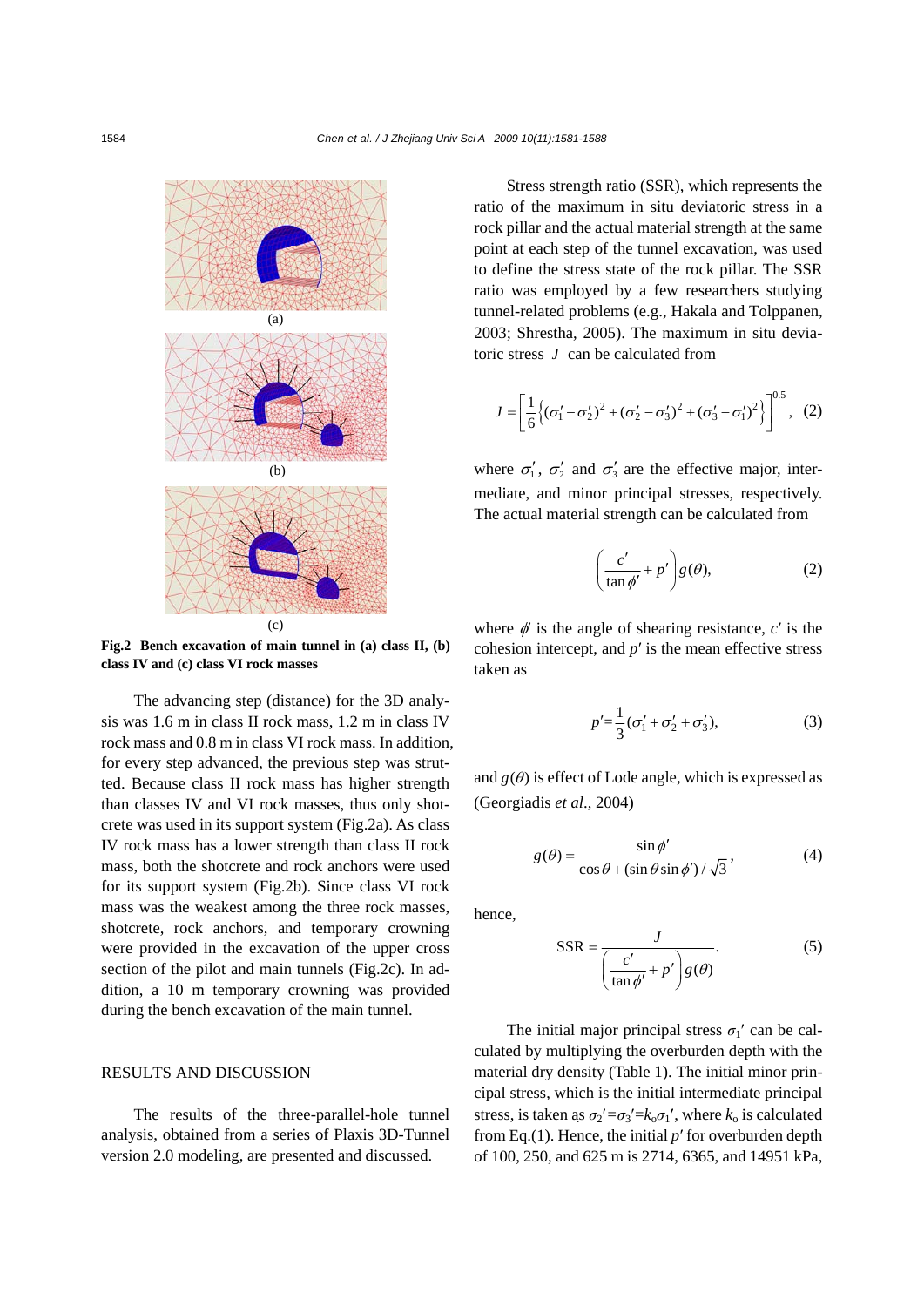respectively. The corresponding initial in situ deviatoric stress for overburden depth of 100, 250, and 625 m is 359, 532, and 499 kPa, respectively.

The value of SSR, calculated from Eq.(6), will range from 0 to 1. The closer it is to 0 the safer the rock pillar is, because it indicates that the deviatoric stress in the rock pillar during an excavation step is small. However, if SSR approaches 1, it means that the deviatoric stress in the rock pillar during an excavation step is close to the material strength, and hence, the rock pillar is in a relatively unsafe stress state. To obtain the deviatoric stress recording points have been installed in all the models. Gauss stress points that displayed the smallest SSR value before tunnel excavation were selected from the left and the right rock pillars, shown as points A and B in Fig.3, as recording points in this study. This is because, if after excavation, the SSR of either point A or B approaches 1 then all the points on that rock pillar must have had achieved an SSR of 1, and hence, failed.



**Fig.3 Location of stress recording points A and B** 

### **Influence of rock overburden**

Three different rock overburden depths: 100, 250 and 625 m for each of the rock mass classification (rock strength), are investigated in this study for their influences on the safety of rock pillar with the widths of 0.5*B*, 1*B*, 2*B* and 4*B*. Here, *B* is the sum of pilot tunnel radius and main tunnel radius. Rock overburden depth affects the in situ vertical stress, and hence, the mean effective stress *p*′ of the rock pillar.

For each pillar width, the smaller the mean effective stress was, the smaller the SSR would be (Fig.4). A smaller mean effective stress corresponded to a shallower rock overburden depth. Therefore, the shallower the overburden is the safer the rock pillar was. Figs.4a~4c also show that, for a particular mean effective stress and rock pillar width, rock pillar made

of stronger class II material (Fig.4a) attained a lower SSR value compared to the rock pillar made of weaker class VI material (Fig.4c). The best fitted equations, representing the relationship between SSR and mean effective stresses, were also obtained for the different classes of rock mass in Fig.4.



**Fig.4 Mean effective stress vs SSR for (a) class II, (b) class IV, and (c) class VI rock masses. Subscript of SSR** denotes the rock pillar width, e.g.,  $SSR_{4B}$  means SSR for **rock pillar width 4***B*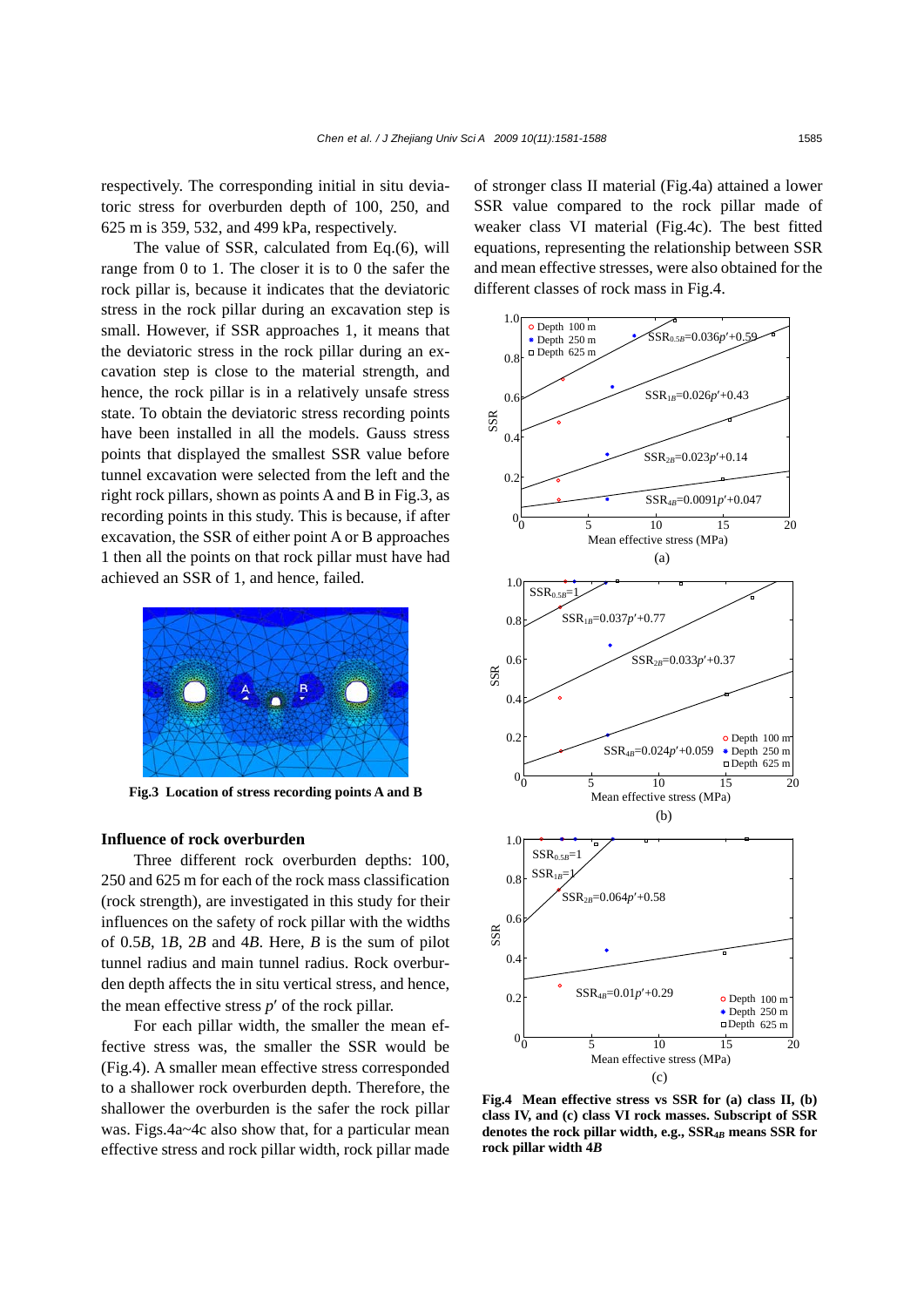#### **Influence of rock strength**

Three different rock mass classifications: classes II, IV and VI for each of the overburden depth were investigated here for their influences on the safety of rock pillar with widths of 0.5*B*, 1*B*, 2*B* and 4*B*. The influence of the rock mass classification, in terms of



**Fig.5** Post-excavation strength (τ<sub>post</sub>) vs SSR for over**burden depth of (a) 100 m, (b) 250 m, and (c) 625 m. Subscript of SSR denotes the rock pillar width, e.g., SSR4***B* **means SSR for rock pillar width 4***B*

post-excavation rock strength, on the safety of rock pillar could be studied from Fig.5, where the rock post-excavation strength was plotted against SSR.

For a particular overburden (Fig.5a, 5b and 5c are for overburden depths 100, 250, and 625 m, respectively), a higher post-excavation strength is generally corresponded to a stronger rock mass (class II is stronger than class IV, class IV is stronger than class VI). Take Fig.5a for example, for a particular rock pillar width (take any of the four straight lines), SSR is inversely proportional (straight line with negative gradient) to the post-excavation strength, i.e., the higher the post-excavation strength, the lower the SSR. This implies that, for a particular pillar width, tunneling in class II rock mass is always safer (because SSR is the lowest on this straight line) than tunneling in class VI rock mass (SSR is always the highest on this straight line).

It was also possible to evaluate Fig.5 from the overburden point of view. Fig.5a shows a lower post-excavation strength compared to that shown in Fig.5c; this is because the mean effective stress is lower in Fig.5a (overburden depth=100 m) than that in Fig.5c (overburden depth=625 m) and that from Eq.(3) rock strength is proportional to the mean effective stress. In addition, Fig.5c shows that the SSR values were generally higher than the corresponding ones presented in Fig.5a. This implied that the deeper the overburden depth, the higher the SSR value. The best fitted equations, representing the relationship between SSR and post-excavation strength, were also obtained for the three different overburden depths  $(100, 250, \text{ and } 625 \text{ m})$  in Figs.5a~5c, respectively.

# **Influence of rock pillar width**

The influence of rock pillar widths can be studied from Fig.4 or Fig.5. Take Fig.4 for example, it can be seen that the wider the rock pillar width (4*B*), the lower its SSR value. For class II rock mass, even a rock pillar width of 0.5*B* could still be safe for tunneling under an overburden depth of 250 m (Fig.4a). For class VI rock mass, rock pillar widths of 0.5*B* and 1*B* would result in an unsafe tunneling (Fig.4c).

As for Fig.5a, which shows the post-excavation strength versus SSR for an overburden depth of 100 m, rock pillar width of 0.5*B* could only be used in class II rock mass. For classes IV and VI rock masses, one should anticipate an unsafe tunneling work. For rock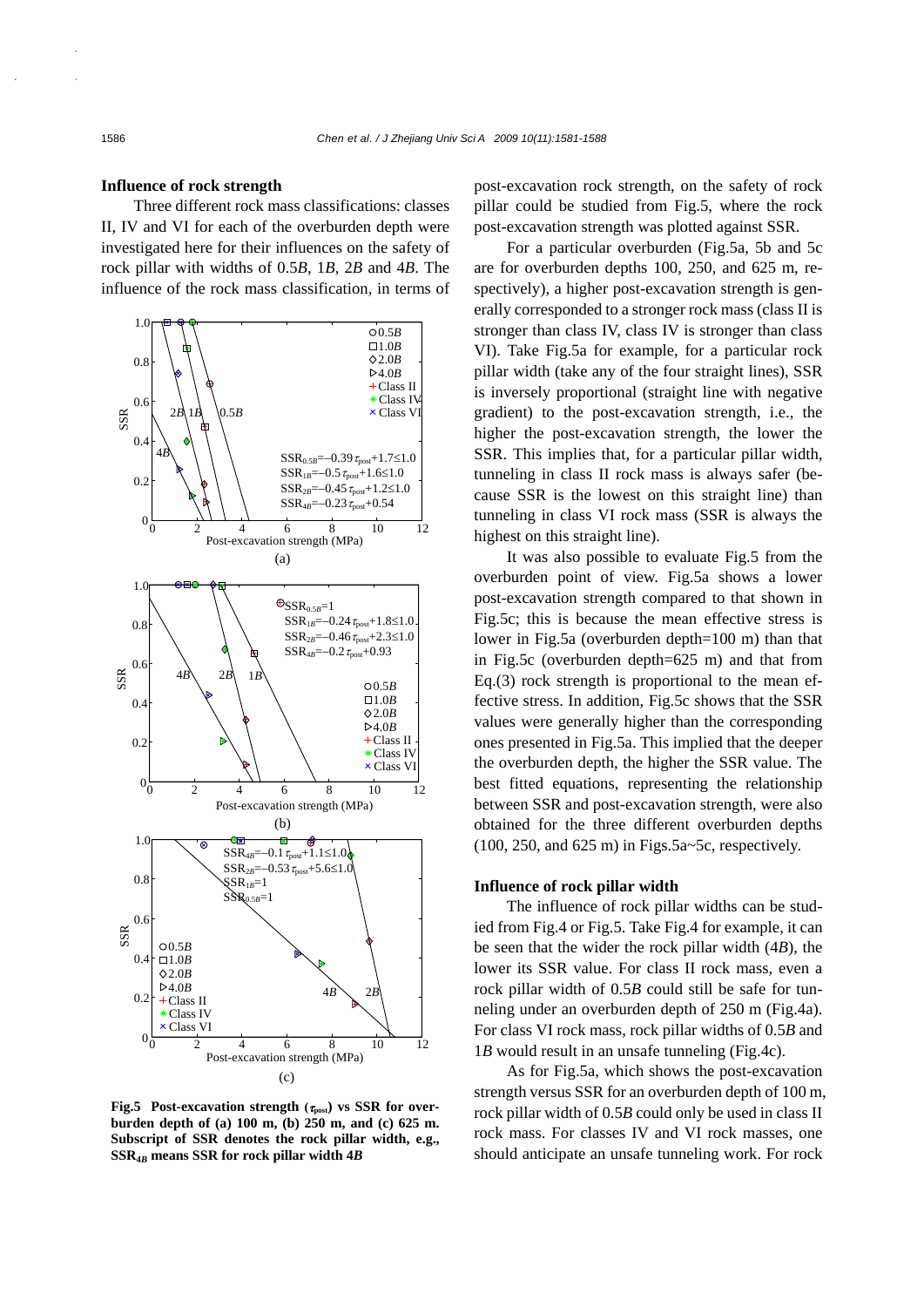pillar width of 2*B*, unsafe tunneling would still occur in class VI rock mass under the overburden depths of 250 and 625 m. For the three overburden depths: 100, 250 and 625 m, it was necessary to use a rock pillar width of 4*B* for all the three different classes of rock mass.

# **Combined interaction of overburden, rock strength, and rock pillar width**

The combined interaction of rock overburden depth (mean effective stress), rock strength and rock pillar width on the safety of a three-parallel-hole tunnel can be studied by normalizing the mean effective stress against the material post-excavation strength, as shown in Fig.6a. For Fig.6a, the horizontal *x*-axis denotes the ratio of "mean effective stress and post-excavation material strength" and the vertical *y*-axis denotes the "rock pillar width". From all the data points plotted on Fig.6a, one could perform interpolation and hence obtain the three straight lines, which represent the SSR of 0.25, 0.5, and 1.0, respectively. Thus, from the three straight line of positive gradient it was observed that the ratio of mean effective stress and post-excavation material strength increases as the ratio of rock pillar width increases.



**Fig.6 (a) Ratio of mean effective stress and material strength vs rock pillar width; (b) idealized plot of (a)** 

Fig.6a could be slightly idealized by making the line representing SSR=0.25 slightly parallel to the other two SSR lines, as shown in Fig.6b. One could then divide Fig.6b into four regions (I∼IV), where SSR<0.25, 0.25<SSR<0.5, 0.5<SSR<1.0, and SSR>1.0. This figure could then be used in the initial planning and design of a three-parallel-hole tunnel, providing the information of overburden depth and material strength, together with the design value of the SSR criterion.

It should be noted that Fig.6b only applies to the excavation of three-parallel-hole tunnels with rock overburden depths ranging from 100 to 625 m, classes II through VI rock mass, and rock pillar width between 0.5*B* and 4*B*. In addition, the limitation of Fig.6 is that the influences of the relative sizes between the pilot tunnel and the main tunnels on the safety of the rock pillar have not been taken into account in this study.

# **CONCLUSION**

In this paper, a series of numerical modeling was carried to study the influences of rock overburden depth, rock strength, and rock pillar width on the safety of three-parallel-hole tunnel. The safety of the tunneling was quantified through the introduction of the stress strength ratio SSR. From the study, the following conclusions can be made:

1. Stronger material was always associated with a lower SSR value.

2. Deeper overburden depth was associated with a higher SSR value.

3. In most cases, the wider the rock pillar width was the safer the tunnel would be.

In this study, a normalized plot of the ratio of mean effective stress/material strength versus the ratio of rock pillar width for a specific three-parallelhole tunnel excavation was suggested. If there is a rock mass undergoing a three-hole tunnel excavation in which the above three parameters dominate, the SSR of the tunnel can be estimated by first calculating the "mean effective stress" from Eq.(4) and then the "material strength" from Eq.(3). Hence, the stress state of the rock pillar can be predicted for the initial stage of the design.